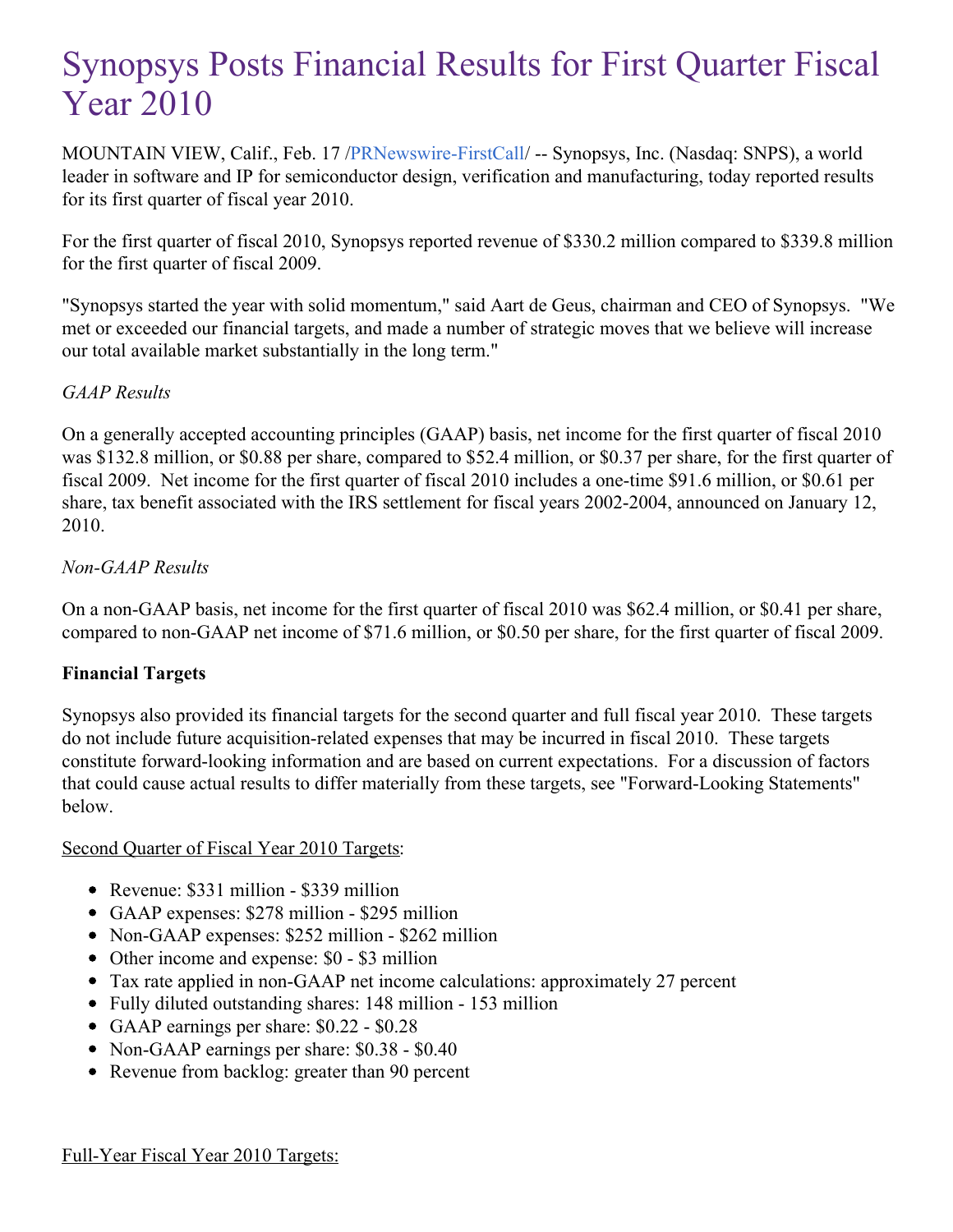- Revenue: approximately \$1.33 billion \$1.35 billion
- Other income and expense: \$4 million \$8 million
- Tax rate applied in non-GAAP net income calculations: approximately 27 percent
- Fully diluted outstanding shares: 149 million 154 million
- GAAP earnings per share: \$1.55 \$1.74
- Non-GAAP earnings per share: \$1.52 \$1.62
- Cash flow from operations: \$200 million \$220 million

#### **GAAP Reconciliation**

Synopsys continues to provide all information required in accordance with GAAP, but believes evaluating its ongoing operating results may not be as useful if an investor is limited to reviewing only GAAP financial measures. Accordingly, Synopsys presents non-GAAP financial measures in reporting its financial results to provide investors with an additional tool to evaluate Synopsys' operating results in a manner that focuses on what Synopsys believes to be its ongoing business operations and what Synopsys uses to evaluate its ongoing operations and for internal planning and forecasting purposes. Synopsys' management does not itself, nor does it suggest that investors should, consider such non-GAAP financial measures in isolation from, or as a substitute for, financial information prepared in accordance with GAAP. Synopsys' management believes it is useful for itself and investors to review, as applicable, both GAAP information that includes: (i) stock compensation; (ii) the amortization of acquired intangible assets and in-process research and development charges, (iii) acquisition-related costs; (iv) other significant items, including the effect of a tax benefit from a settlement with the Internal Revenue Service, and (v) the income tax effect of non-GAAP pre-tax adjustments from the provision for income taxes; and the non-GAAP measures that exclude such information in order to assess the performance of Synopsys' business and for planning and forecasting in subsequent periods. Whenever Synopsys uses such a non-GAAP financial measure, it provides a reconciliation of the non-GAAP financial measure to the most closely applicable GAAP financial measure. Investors are encouraged to review the related GAAP financial measures and the reconciliation of these non-GAAP financial measures to their most directly comparable GAAP financial measure as detailed below.

#### Reconciliation of First Quarter Fiscal Year 2010 Results

The following tables reconcile the specific items excluded from GAAP in the calculation of non-GAAP net income and earnings per share for the periods indicated below.

GAAP to Non-GAAP Reconciliation of First Quarter Fiscal Year 2010 Results (unaudited and in thousands, except per share amounts)

|                                 | Three Months Ended<br>January 31, |          |
|---------------------------------|-----------------------------------|----------|
|                                 |                                   |          |
|                                 |                                   |          |
|                                 | 2010                              | 2009     |
|                                 |                                   |          |
| GAAP net income<br>Adjustments: | \$132,786                         | \$52,429 |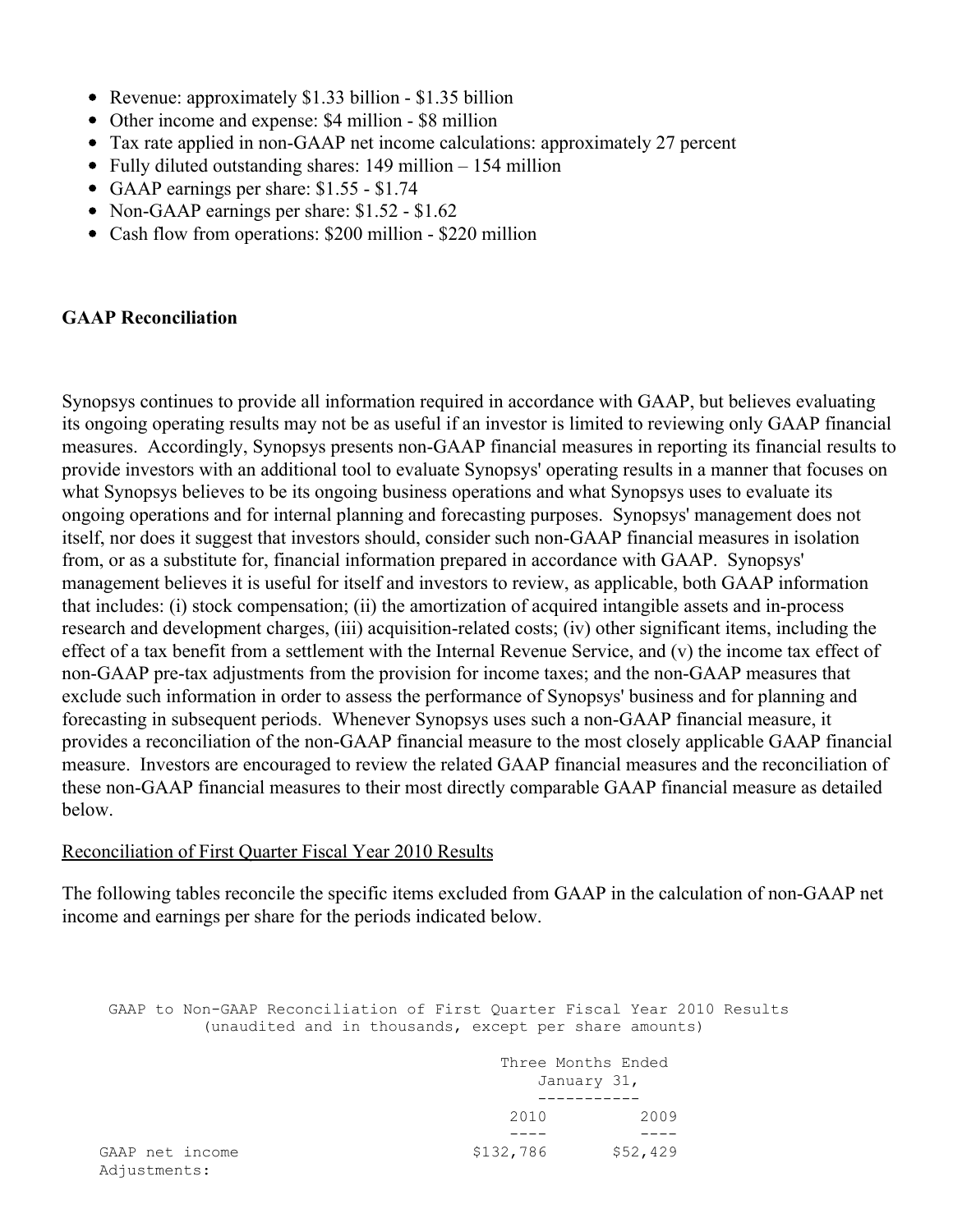| Non-GAAP net income                 | \$62,419  | \$71,596 |
|-------------------------------------|-----------|----------|
|                                     |           |          |
| Tax effect                          | (7, 648)  | (7, 384) |
| Tax benefit from IRS settlement     | (91, 649) |          |
| Acquisition-related costs           | 1,046     |          |
| In-process research and development |           | 600      |
| Stock compensation                  | 17,234    | 14,143   |
| Amortization of intangible assets   | 10,650    | 11,808   |
|                                     |           |          |

|                                     | Three Months Ended<br>January 31, |         |
|-------------------------------------|-----------------------------------|---------|
|                                     | 2010                              | 2009    |
|                                     |                                   |         |
| GAAP net income per share           | \$0.88                            | \$0.37  |
| Adjustments:                        |                                   |         |
| Amortization of intangible assets   | 0.07                              | 0.08    |
| Stock compensation                  | 0.11                              | 0.09    |
| In-process research and development |                                   | 0.01    |
| Acquisition-related costs           | 0.01                              |         |
| Tax benefit from IRS settlement     | (0.61)                            |         |
| Tax effect                          | (0.05)                            | (0.05)  |
|                                     | -----                             |         |
| Non-GAAP net income per share       | \$0.41                            | \$0.50  |
|                                     |                                   |         |
| Shares used in calculation          | 150,788                           | 142,612 |

#### Reconciliation of Target Operating Results

The following tables reconcile the specific items excluded from GAAP in the calculation of target non-GAAP operating results for the periods indicated below:

GAAP to Non-GAAP Reconciliation of Second Quarter Fiscal Year 2010 Targets (in thousands, except per share amounts) Range for Three Months Ending April 30, 2010 --------------------- Low High --- ---- Target GAAP expenses  $$278,000$  \$295,000 Adjustment: Estimated impact of amortization<br>
of intangible assets
(11,000)
(14,000) of intangible assets Estimated impact of stock compensation (15,000) (19,000) ------- ------- Target non-GAAP expenses ======== ========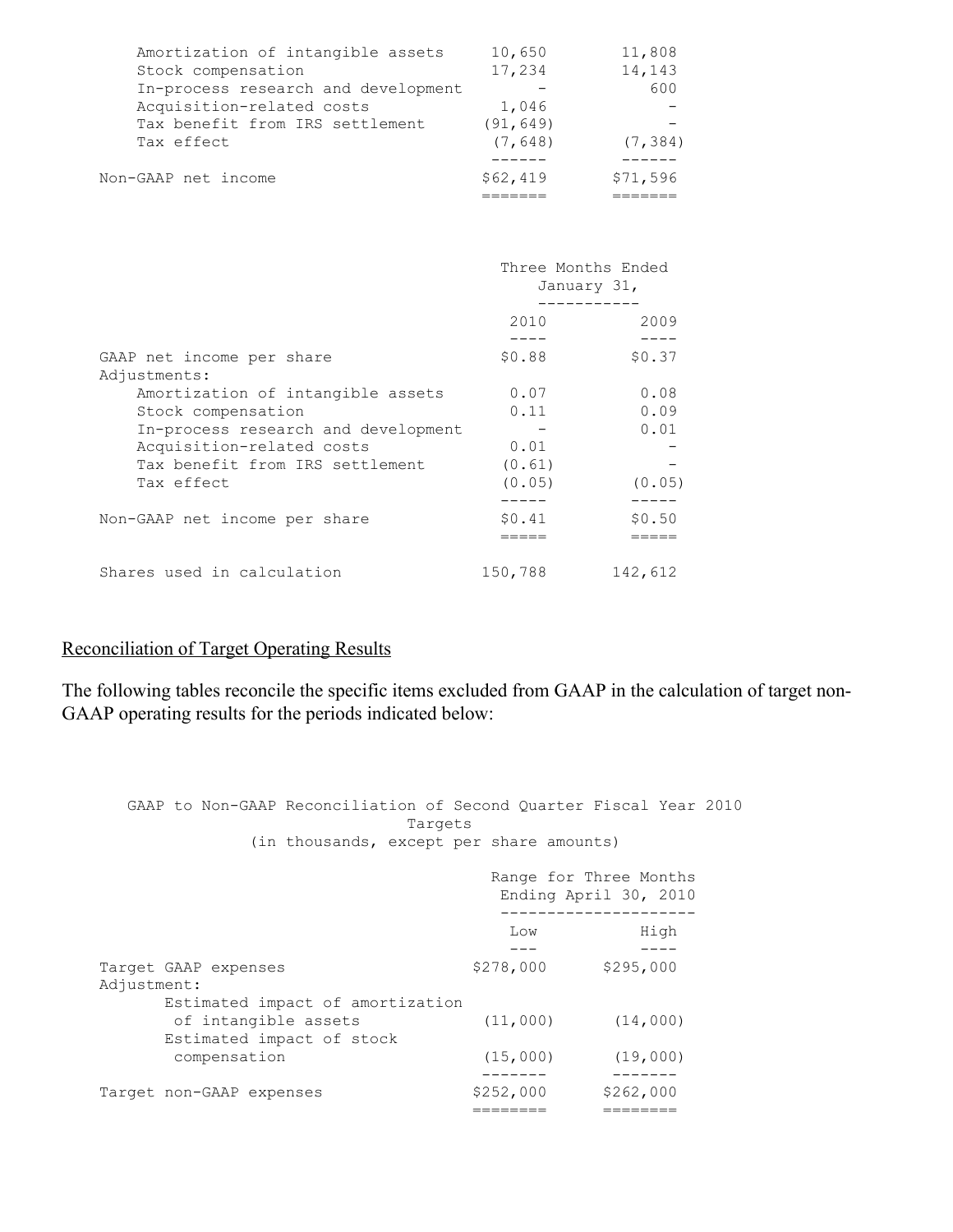|                                                                                       | Range for Three Months<br>Ending April 30, 2010 |                |
|---------------------------------------------------------------------------------------|-------------------------------------------------|----------------|
|                                                                                       | Low                                             | High<br>----   |
| Target GAAP earnings per share<br>Adjustment:                                         | \$0.22                                          | \$0.28         |
| Estimated impact of amortization<br>of intangible assets<br>Estimated impact of stock | 0.09                                            | 0.07           |
| compensation<br>Net non-GAAP tax effect                                               | 0.13<br>(0.06)                                  | 0.10<br>(0.05) |
|                                                                                       |                                                 |                |
| Target non-GAAP earnings per share                                                    | \$0.38                                          | \$0.40         |
| Shares used in non-GAAP calculation<br>(midpoint of target range)                     | 150,500                                         | 150,500        |

GAAP to Non-GAAP Reconciliation of Fiscal Year 2010 Targets

|                                                                                   | Range for Fiscal Year<br>Ending October 31, 2010 |         |
|-----------------------------------------------------------------------------------|--------------------------------------------------|---------|
|                                                                                   | Low                                              | High    |
| Target GAAP earnings per share<br>Adjustment:<br>Estimated impact of amortization | \$1.55                                           | \$1.74  |
| of intangible assets<br>Estimated impact of stock                                 | 0.33                                             | 0.26    |
| compensation                                                                      | 0.45                                             | 0.40    |
| Acquisition-related costs                                                         | 0.01                                             | 0.01    |
| Tax benefit from IRS settlement                                                   | (0.61)                                           | (0.61)  |
| Net non-GAAP tax effect                                                           | (0.21)                                           | (0.18)  |
| Target non-GAAP earnings per share                                                | \$1.52                                           | \$1.62  |
| Shares used in non-GAAP calculation                                               |                                                  |         |
| (midpoint of target range)                                                        | 151,500                                          | 151,500 |

#### **Earnings Call Open to Investors**

Synopsys will hold a conference call for financial analysts and investors today at 2:00 p.m., Pacific Time. A live webcast of the call will be available at Synopsys' corporate website at <http://www.synopsys.com>. A recording of the call will be available by calling +1-800-475-6701 (+1-320-365-3844 for international callers), access code 145658, beginning at 4:00 p.m. Pacific Time today. A webcast replay will also be available on the website from approximately 5:30 p.m. Pacific Time today through the time Synopsys announces its results for the second quarter fiscal 2010 in May 2010. Synopsys will post copies of the prepared remarks of Aart de Geus, chairman and chief executive officer, and Brian Beattie, chief financial officer, on its website following the call. In addition, Synopsys makes additional financial information available in a financial supplement also posted on the corporate website.

#### **Effectiveness of Information**

The targets included in this release, the statements made during the earnings conference call and the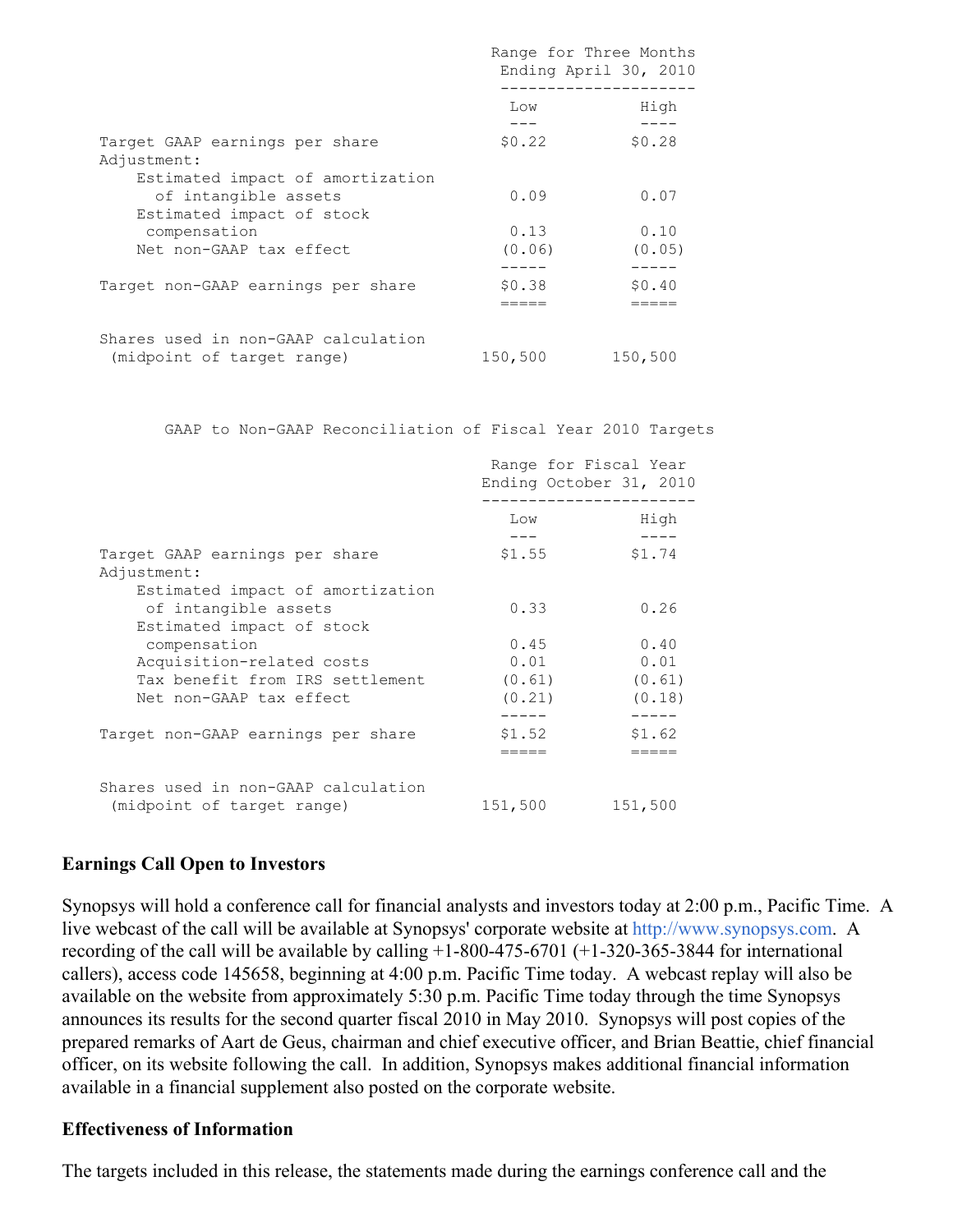information contained in the financial supplement (available in the Investor Relations section of Synopsys' website at [www.synopsys.com](http://www.synopsys.com/)) represent Synopsys' expectations and beliefs as of the date of this release only. Although this press release, copies of the prepared remarks of the chief executive officer and chief financial officer made during the call and the financial supplement will remain available on Synopsys' website through the date of the second quarter fiscal 2010 earnings call in May 2010, their continued availability through such date does not mean that Synopsys is reaffirming or confirming their continued validity. Synopsys does not currently intend to report on its progress during the second quarter of fiscal 2010 or comment to analysts or investors on, or otherwise update, the targets given in this earnings release.

## **Availability of Final Financial Statements**

Synopsys will include final financial statements for the first quarter fiscal 2010 in its quarterly report on Form 10-Q to be filed by March 11, 2010.

## **About Synopsys**

Synopsys, Inc. (Nasdaq:SNPS) is a world leader in electronic design automation (EDA), supplying the global electronics market with the software, intellectual property (IP) and services used in semiconductor design, verification and manufacturing. Synopsys' comprehensive, integrated portfolio of implementation, verification, IP, manufacturing and field-programmable gate array (FPGA) solutions helps address the key challenges designers and manufacturers face today, such as power and yield management, software-tosilicon verification and time-to-results. These technology-leading solutions help give Synopsys customers a competitive edge in bringing the best products to market quickly while reducing costs and schedule risk. Synopsys is headquartered in Mountain View, California, and has more than 65 offices located throughout North America, Europe, Japan, Asia and India. Visit Synopsys online at <http://www.synopsys.com>.

### **Forward-Looking Statements**

The statements made in this press release regarding projected financial results in the sections entitled "Financial Targets," and "Reconciliation of Target Operating Results" and certain statements made in the earnings conference call are forward-looking statements within the meaning of the safe harbor provisions of Section 21E of the Securities Exchange Act of 1934. Actual results could differ materially from those described by these statements due to a number of uncertainties, including, but not limited to:

- continued uncertainty in the global economy in general, and weakness in the semiconductor and electronics industries;
- failure of customers to pay license fees as scheduled;
- lower-than-expected research and development spending by semiconductor and electronic systems companies;
- competition in the market for Synopsys' products and services;
- lower-than-anticipated new IC design starts;
- lower-than-anticipated purchases or delays in purchases of software or consulting services by Synopsys' customers, including delays in the renewal, or non-renewal, of Synopsys' license arrangements with major customers;
- changes in the mix of time-based licenses and upfront licenses;
- lower-than-expected orders; and
- difficulties in the integration of the products and operations of acquired companies or assets into Synopsys' products and operations.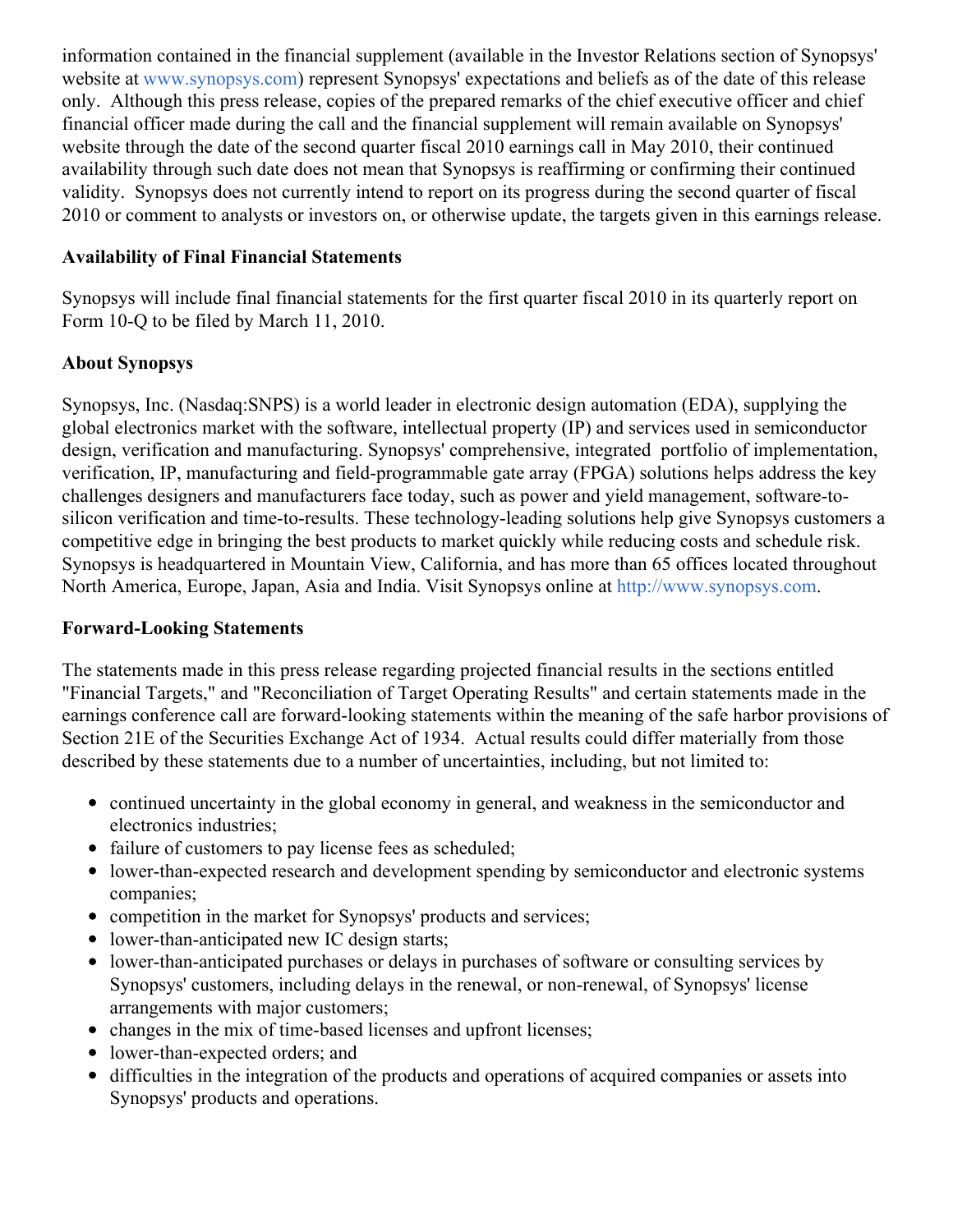In addition, Synopsys' actual expenses, earnings per share and tax rate on a GAAP and non-GAAP basis for the fiscal quarter ending April 30, 2010 and actual expenses, earnings per share, tax rate, cash flow from operations and other projections on a GAAP and non-GAAP basis for fiscal year 2010 could differ materially from the targets stated under "Financial Targets" above for a number of reasons, including, but not limited to, (i) a determination by Synopsys that any portion of its goodwill or intangible assets have become impaired, (ii) application of the actual consolidated GAAP and non-GAAP tax rates for such periods, or judgment by management, based upon the status of pending audits and settlements to increase or decrease an income tax asset or liability, (iii) integration and other acquisition-related costs including amortization of intangible assets and costs formerly capitalized but now expensed due to new accounting guidance related to business combinations, (iv) changes in the anticipated amount of employee stock compensation expense recognized on Synopsys' financial statements, (v) actual change in the fair value of Synopsys' non-qualified deferred compensation plan obligations, (vi) increases or decreases to estimated capital expenditures, (vii) changes driven by new accounting rules, regulations, interpretations or guidance, (viii) general economic conditions, and (ix) other risks as detailed in our SEC filings, including those described in the "Risk Factors" section in our latest Annual Report on Form 10-K for the fiscal year ended October 31, 2009. Furthermore, Synopsys' actual tax rates applied to income for the second quarter and fiscal year 2010 could differ from the targets given in this press release as a result of a number of factors, including the actual geographic mix of revenue during the quarter and year, and actions by the government. Finally, Synopsys' targets for outstanding shares in the second quarter and fiscal year 2010 could differ from the targets given in this press release as a result of higher than expected employee stock plan issuances or stock option exercises, acquisitions and the extent of Synopsys' stock repurchase activity.

Synopsys is under no obligation to (and expressly disclaims any such obligation to) update or alter any of the forward-looking statements made in this earnings release, the conference call or the financial supplement whether as a result of new information, future events or otherwise, unless otherwise required by law.

Synopsys is a registered trademark of Synopsys, Inc. Any other trademarks mentioned in this release are the property of their respective owners.

### **INVESTOR CONTACT**:

Lisa L. Ewbank Synopsys, Inc. 650-584-1901

## **EDITORIAL CONTACT**:

Yvette Huygen Synopsys, Inc. 650-584-4547 [yvetteh@synopsys.com](mailto:yvetteh@synopsys.com)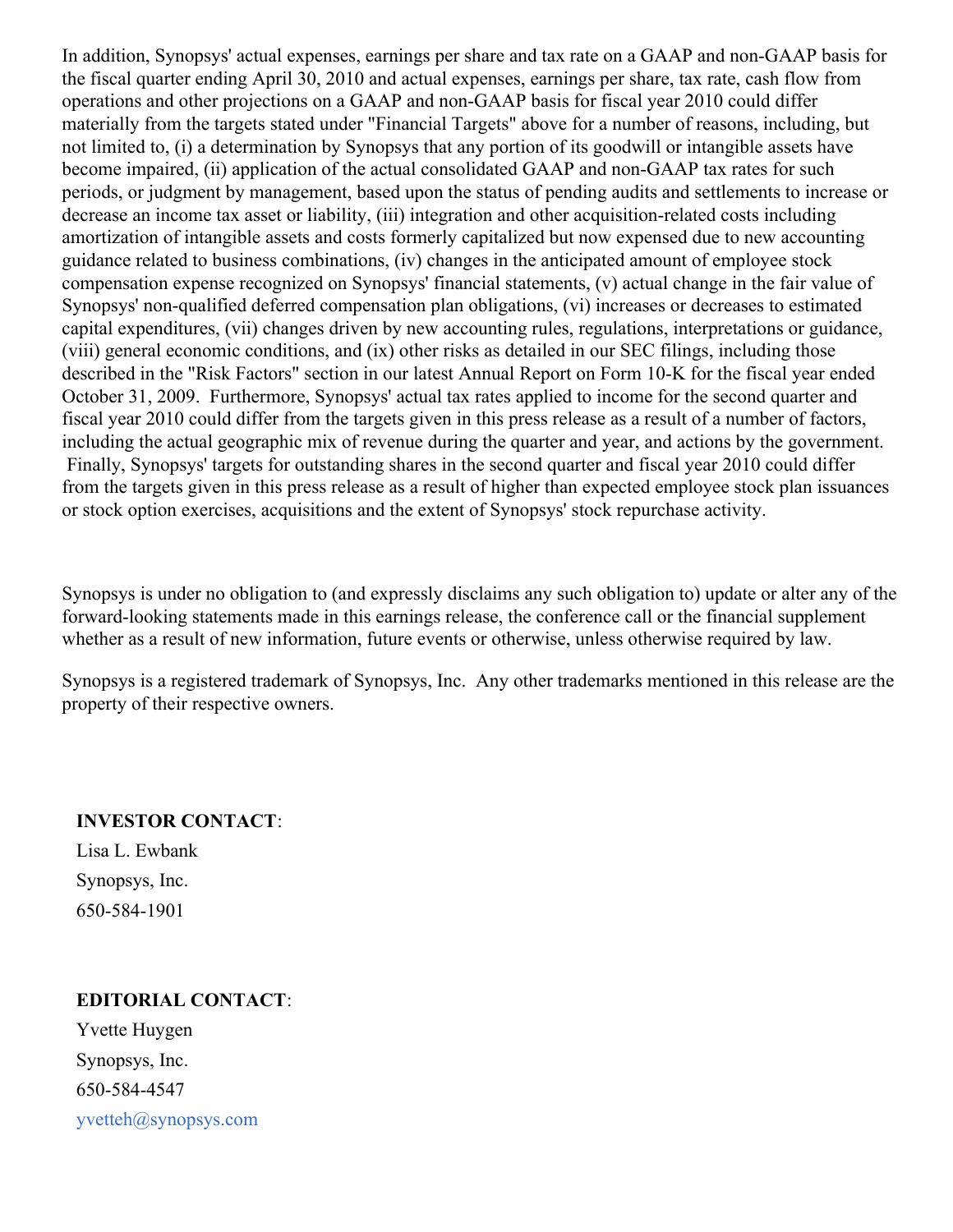## SYNOPSYS, INC. Unaudited Consolidated Statements of Operations (1)

(in thousands, except per share amounts)

|                                                | Three Months<br>Ended January 31,<br>---------------- |                                     |
|------------------------------------------------|-------------------------------------------------------|-------------------------------------|
|                                                | 2010<br>$- - - -$                                     | 2009(2)                             |
| Revenue:                                       |                                                       |                                     |
| Time-based license                             | \$272,475                                             | \$287,676                           |
| Upfront license                                | 20,446                                                | 15,703                              |
| Maintenance and service                        | 37,246<br>-------                                     | 36,376                              |
| Total revenue                                  | 330,167                                               | $------$<br>339,755                 |
| Cost of revenue:                               |                                                       |                                     |
| License                                        | 41,214                                                | 41,823                              |
| Maintenance and service                        | 16,510                                                | 15,579                              |
| Amortization of intangible assets              | 7,857                                                 | 8,022                               |
|                                                | $------$                                              | $- - - - - -$                       |
| Total cost of revenue                          | 65,581<br>-------                                     | 65,424<br>$\qquad \qquad - - - - -$ |
| Gross margin                                   | 264,586                                               | 274,331                             |
| Operating expenses:                            |                                                       |                                     |
| Research and development                       | 101,232                                               | 97,807                              |
| Sales and marketing                            | 79,616                                                | 77,384                              |
| General and administrative                     | 25,853                                                | 27,182                              |
| In-process research and development            |                                                       | 600                                 |
| Amortization of intangible assets              | 2,793                                                 | 3,786                               |
|                                                | -----                                                 | $- - - - -$                         |
| Total operating expenses                       | 209,494<br>-------                                    | 206,759<br>-------                  |
| Operating income                               | 55,092                                                | 67,572                              |
| Other income, net                              | 2,250                                                 | 2,099                               |
|                                                | $- - - - -$                                           | $\qquad \qquad - - - - -$           |
| Income before income taxes                     | 57,342                                                | 69,671                              |
| (Benefit) provision for income taxes           | (75, 444)                                             | 17,242                              |
| Net income                                     | -------<br>\$132,786                                  | $------$<br>\$52,429                |
|                                                | ========                                              | $=$ $=$ $=$ $=$ $=$ $=$             |
|                                                |                                                       |                                     |
| Net income per share:                          |                                                       |                                     |
| Basic                                          | \$0.90<br>=====                                       | \$0.37<br>=====                     |
| Diluted                                        | \$0.88                                                | \$0.37                              |
|                                                | =====                                                 |                                     |
|                                                |                                                       |                                     |
| Shares used in computing per share<br>amounts: |                                                       |                                     |
| Basic                                          | 146,830                                               | 141,865                             |
|                                                | =======                                               | =======                             |
| Diluted                                        | 150,788                                               | 142,612                             |
|                                                | =======                                               | $=$ $=$ $=$ $=$                     |

(1) Synopsys' first quarter ended on the Saturday nearest January 31.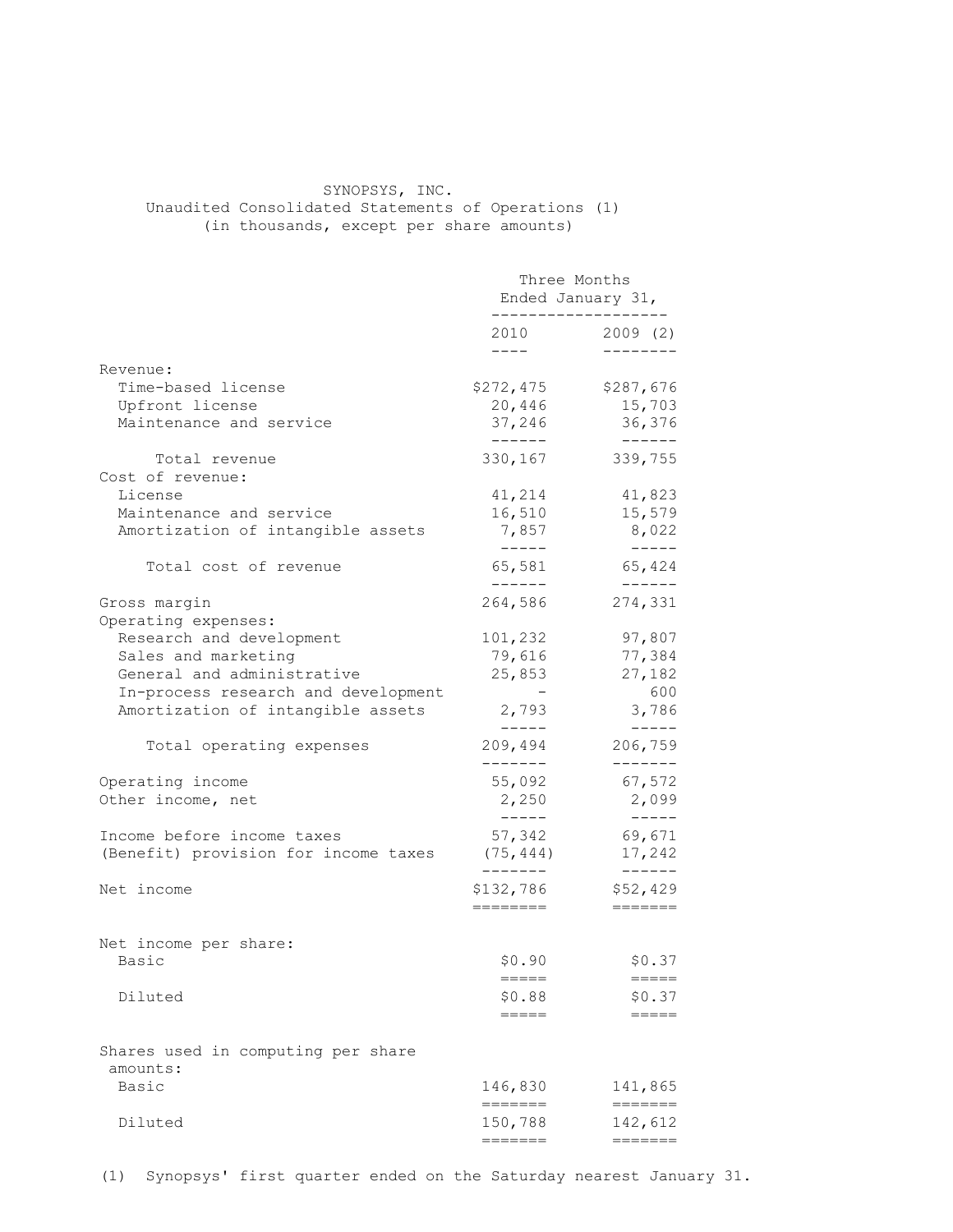For presentation purposes, the Unaudited Consolidated Statements of Operations refer to a calendar month end.

(2) For the three months ended January 31, 2009, Synopsys reclassified \$2.6 million from upfront license to time-based licensed revenue to conform to the current year presentation which had no impact on total revenue.

#### SYNOPSYS, INC. Unaudited Consolidated Balance Sheets (1) (in thousands, except par value amounts)

|                                                               | 2010 00                 | January 31, October 31,<br>2009 |
|---------------------------------------------------------------|-------------------------|---------------------------------|
| ASSETS:                                                       |                         |                                 |
| Current assets:                                               |                         |                                 |
| Cash and cash equivalents                                     | \$626,490               | \$701,613                       |
| Short-term investments                                        | 465,853<br>-------      | 466,713<br>-------              |
| Total cash, cash<br>equivalents and                           |                         |                                 |
| short-term investments                                        | 1,092,343               | 1,168,326                       |
| Accounts receivable, net                                      | 142,493                 | 127,010                         |
| Deferred income taxes                                         | 74,285                  | 73,453                          |
| Income taxes receivable                                       | 41,806                  | 51,191                          |
| Prepaid and other current assets                              | 47,594<br>$- - - - - -$ | 43,820<br>$- - - - - -$         |
| Total current assets                                          | 1,398,521               | 1,463,800                       |
| Property and equipment, net                                   | 143,371                 | 146,910                         |
| Goodwill                                                      | 934,226                 | 932,691                         |
| Intangible assets, net                                        | 89,538                  | 96,810                          |
| Long-term deferred income taxes                               | 251,762                 | 205,396                         |
| Other long-term assets                                        | 92,347<br>-------       | 93,247<br>$------$              |
| Total assets                                                  | \$2,909,765             | \$2,938,854                     |
|                                                               | ==========              | ==========                      |
| LIABILITIES AND STOCKHOLDERS' EQUITY:<br>Current liabilities: |                         |                                 |
| Accounts payable and accrued                                  |                         |                                 |
| liabilities                                                   | \$182,159               | \$255,095                       |
| Accrued income taxes                                          | 33,590                  | 5,508                           |
| Deferred revenue                                              | 507,435<br>-------      | 553,990<br>-------              |
| Total current liabilities                                     | 723,184                 | 814,593                         |
| Long-term accrued income taxes                                | 88,553                  | 157,354                         |
| Other long-term liabilities                                   | 87,851                  | 88,002                          |
| Long-term deferred revenue                                    | 39,434<br>-------       | 34,739<br>$- - - - - -$         |
| Total liabilities                                             | 939,022                 | 1,094,688                       |
| Stockholders' equity:                                         |                         |                                 |
| Preferred stock, \$0.01 par value:                            |                         |                                 |
| 2,000 shares authorized; none                                 |                         |                                 |
| outstanding                                                   |                         |                                 |
| Common stock, \$0.01 par value:                               |                         |                                 |
| 400,000 shares authorized;                                    |                         |                                 |
| 146,544 and 146,945 shares                                    |                         |                                 |
| outstanding, respectively                                     | 1,465                   | 1,469                           |
| Capital in excess of par value                                | 1,511,099               | 1,500,166                       |
| Retained earnings                                             | 705,216                 | 574,980                         |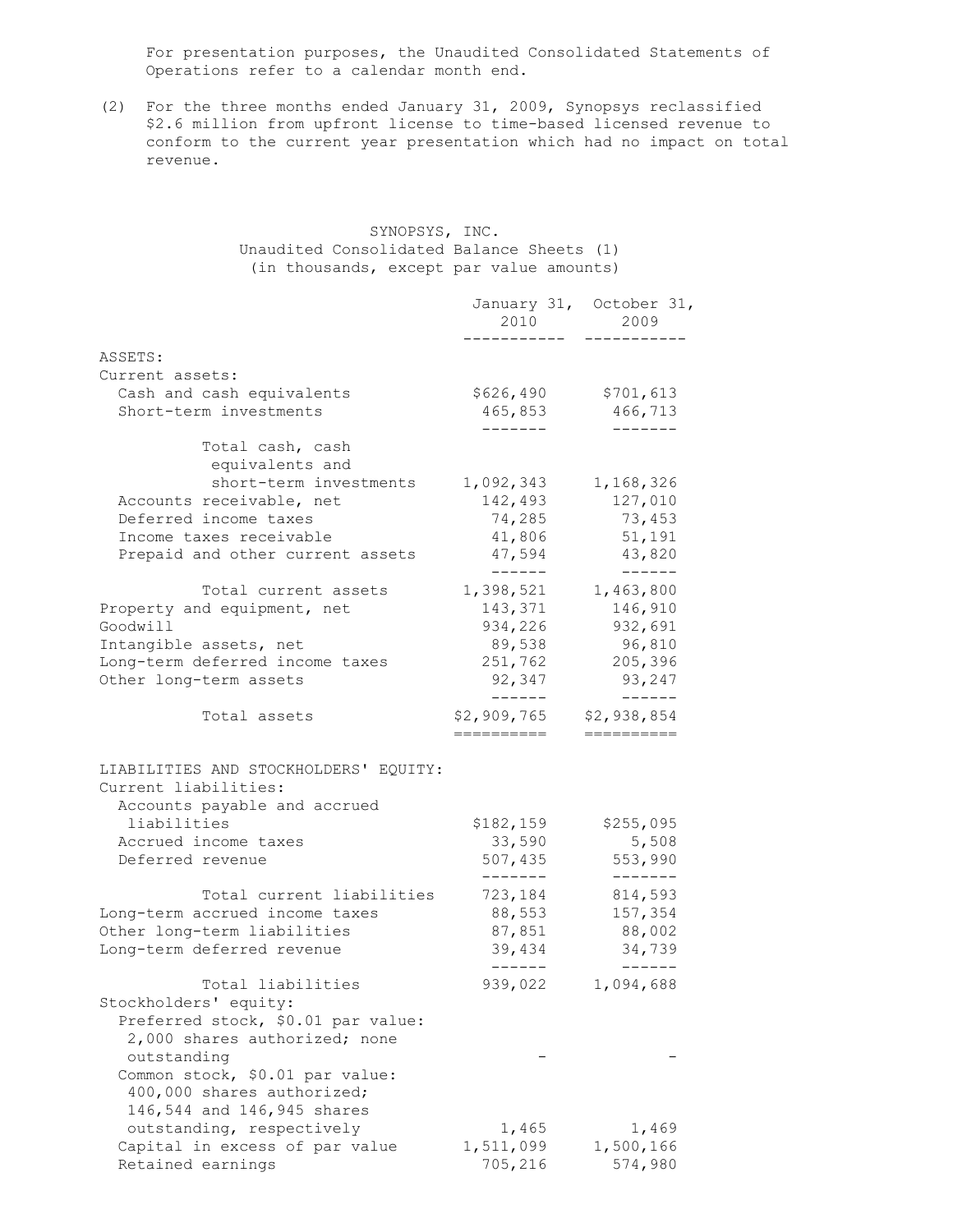| and 10,326 shares, respectively<br>(236, 935)     |             |
|---------------------------------------------------|-------------|
|                                                   | (228, 618)  |
| Accumulated other comprehensive loss<br>(10, 102) | (3, 831)    |
|                                                   |             |
| Total stockholders' equity 1,970,743              | 1,844,166   |
|                                                   |             |
| Total liabilities and                             |             |
| \$2,909,765<br>stockholders' equity               | \$2,938,854 |
|                                                   |             |

(1) Synopsys' first quarter ended on the Saturday nearest January 31. For presentation purposes, the Unaudited Consolidated Balance Sheets refer to a calendar month end.

> SYNOPSYS, INC. Unaudited Consolidated Statements of Cash Flows (1)

| (in thousands)                                       |                                   |                   |
|------------------------------------------------------|-----------------------------------|-------------------|
|                                                      | Three Months<br>Ended January 31, |                   |
|                                                      | 2010<br>$- - - -$                 | 2009<br>$- - - -$ |
| CASH FLOWS FROM OPERATING ACTIVITIES:                |                                   |                   |
| Net income                                           | \$132,786                         | \$52,429          |
| Adjustments to reconcile net income                  |                                   |                   |
| to net cash provided by operating                    |                                   |                   |
| activities:                                          |                                   |                   |
| Amortization and depreciation                        | 25,652                            | 25,418            |
| Stock compensation                                   | 17,234                            | 14,143            |
| Allowance for doubtful accounts                      | (357)                             | 1,490             |
| Write-down of long-term                              |                                   |                   |
| investments                                          |                                   | 2,960             |
| Gain on sale of investments<br>Deferred income taxes | (112)<br>(51, 676)                | (172)<br>8,340    |
| In-process research and                              |                                   |                   |
| development                                          |                                   | 600               |
| Net changes in operating assets                      |                                   |                   |
| and liabilities, net of                              |                                   |                   |
| acquired assets and liabilities:                     |                                   |                   |
| Accounts receivable                                  | (14, 836)                         | (2, 911)          |
| Prepaid and other current                            |                                   |                   |
| assets                                               | 6,184                             | (2,009)           |
| Other long-term assets                               | (1, 128)                          | 3,181             |
| Accounts payable and other                           |                                   |                   |
| liabilities                                          | (73, 497)                         | (100, 168)        |
| Accrued income taxes                                 | (41, 428)                         | (5, 771)          |
| Deferred revenue                                     | (44, 239)                         | (79, 456)         |
| Net cash used in operating                           |                                   |                   |
| activities                                           | (45, 417)                         | (81, 926)         |
|                                                      |                                   |                   |
| CASH FLOWS FROM INVESTING ACTIVITIES:                |                                   |                   |
| Proceeds from sales and                              |                                   |                   |
| maturities of short-term<br>investments              | 57,362                            | 64,047            |
| Purchases of short-term                              |                                   |                   |
| investments                                          | (58, 638)                         | (60, 059)         |
| Purchases of property and                            |                                   |                   |
| equipment                                            | (8, 037)                          | (8, 258)          |
| Cash paid for acquisitions,                          |                                   |                   |